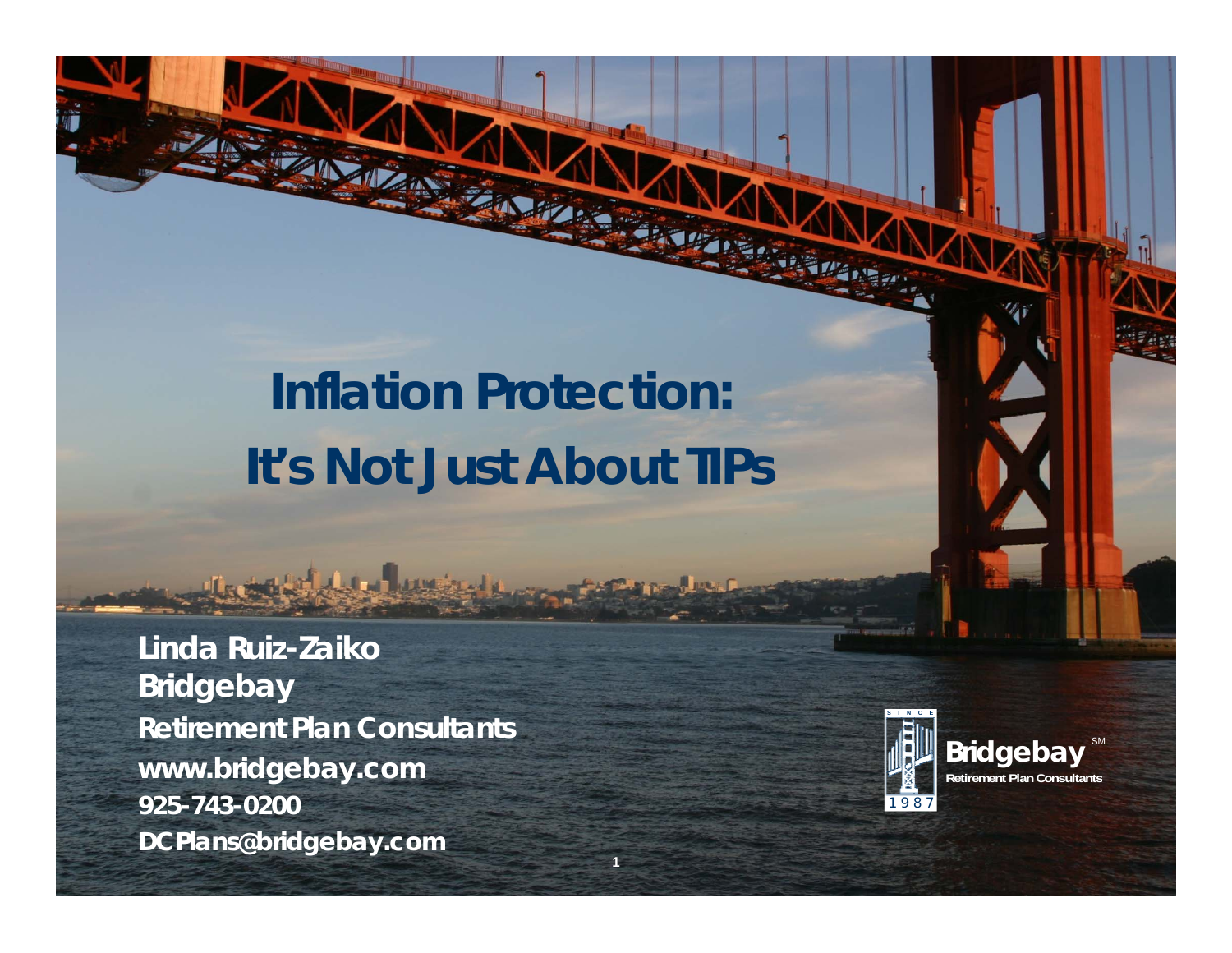- ► Allocations to inflation-protection can help protect portfolio value over long-term inflationary cycles
- ► Asset market values driven by global cycles
- ► US Fed and ECB added liquidity
	- Concern over asset bubbles and inflation
- ► Massive amounts of global liquidity with record low interest rates are setting stage for rising inflation
- ► US not appear to face imminent threat of inflation
	- Global economy seeing global inflation
	- US is impacts through imports
- ► Inflation hedging assets will be at a premium should inflation expectations pick up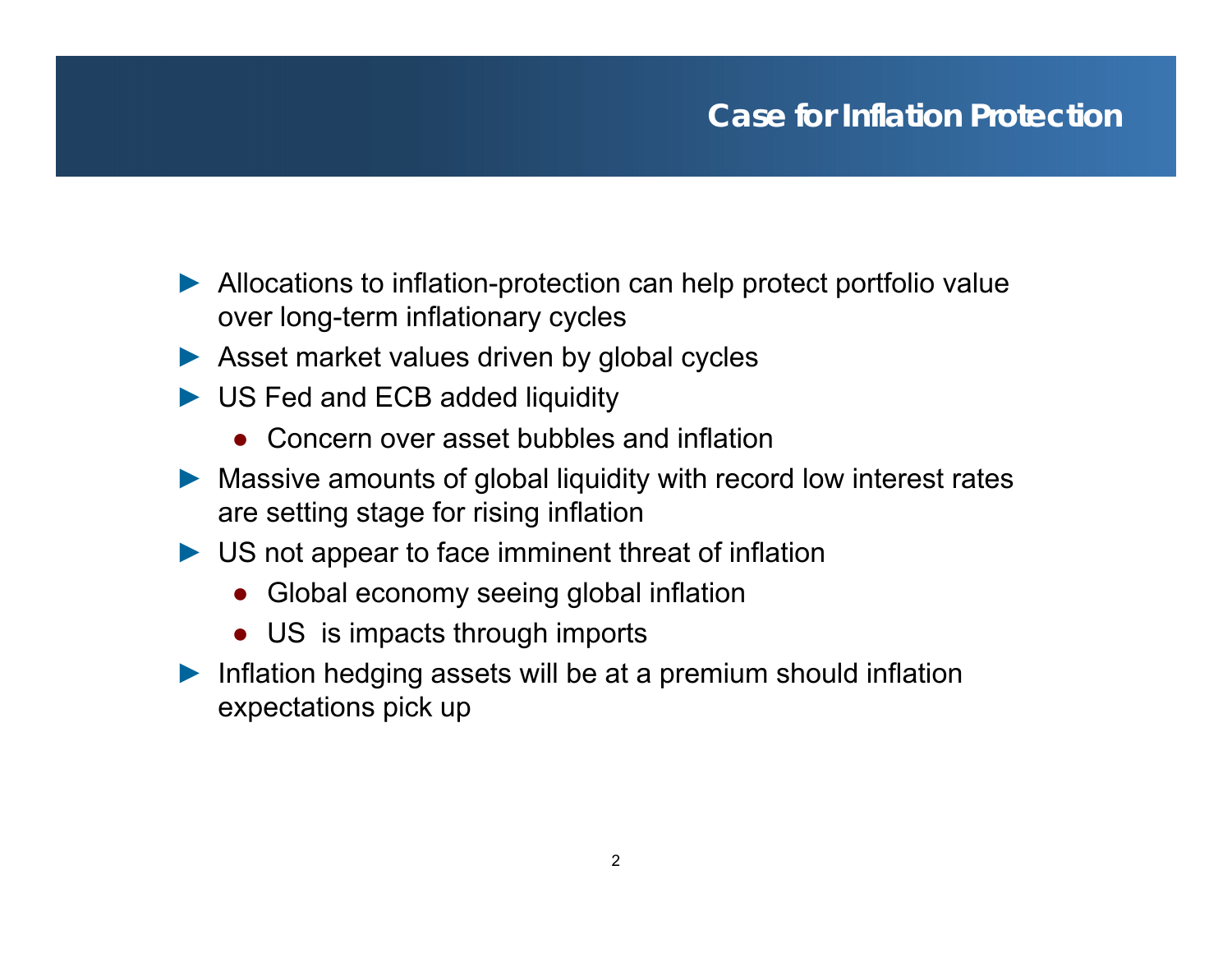- ► An allocation to inflation protection can
	- Protect against *expecte d* or *surprise* high inflation
	- Provide diversification with lower correlation to other assets
- ► Inflation-linked assets
	- Tend to be counter-cyclical
	- Benefit from rising prices and may protect purchasing power
- ► CPI does not capture all of the elements of inflation so real assets can fill the gap
- ► Real estate and commodities are leading indicators of inflation because real estate and commodity prices begin to rise prior to observable increases in CPI
- ► TIPS are a more immediate indicator of inflation, as their prices reflect current inflation levels reflecting CPI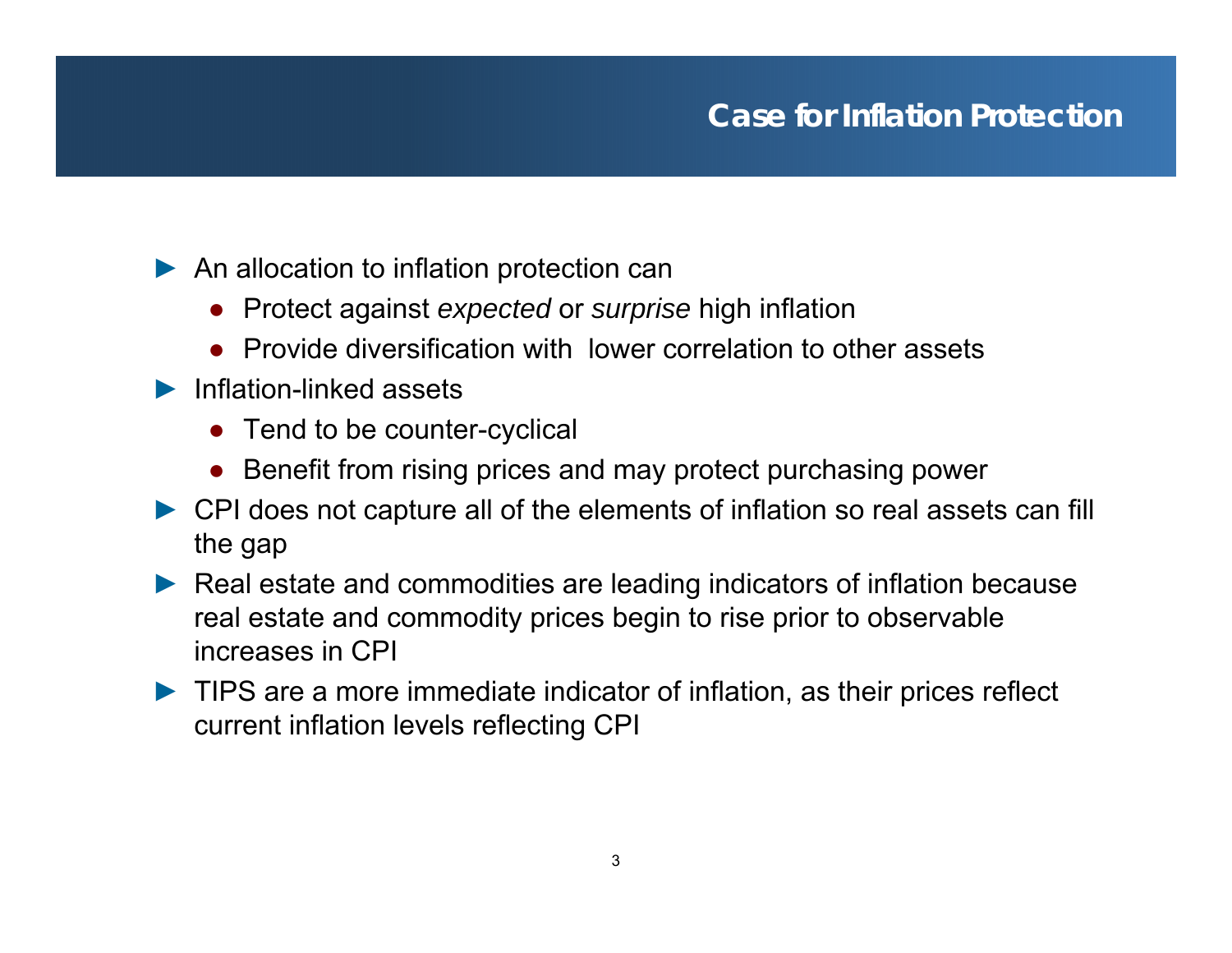### **Consumer Price Index**

| CPI<br>Components   | <b>Weight in</b><br>CPI. | 12-month<br>Change |
|---------------------|--------------------------|--------------------|
| Food & Bev.         | 15.3%                    | 1.8%               |
| Housing             | 41.0%                    | 1.7%               |
| Apparel             | $3.6\%$                  | 1.8%               |
| Transportation      | 16.9%                    | 1.6%               |
| Medical Care        | 7.1%                     | $3.4\%$            |
| Recreation          | 6.0%                     | 1.4%               |
| Educ. & Comm.       | 6.8%                     | 1.5%               |
| Other               | 3.4%                     | 1.5%               |
|                     |                          |                    |
| <b>Headline CPI</b> | 100.0%                   | 1.8%               |
| Less:               |                          |                    |
| Energy              | 9.7%                     | 0.3%               |
| Food                | 13.7%                    | 1.8%               |
|                     |                          |                    |
| Core CPI            | 76.6%                    | 1.9%               |



Source: BLS, FactSet, J.P. Morgan Asset Management

CPI used is CPI-U and values shown are % change vs. 1 year ago and reflect November 2012 CPI data. CPI component weights are as of December 2011 and 12-month change reflects nonseasonally adjusted data through November 2012. Core CPI is defined as CPI excluding food and energy prices.

Data are as of 12/31/12.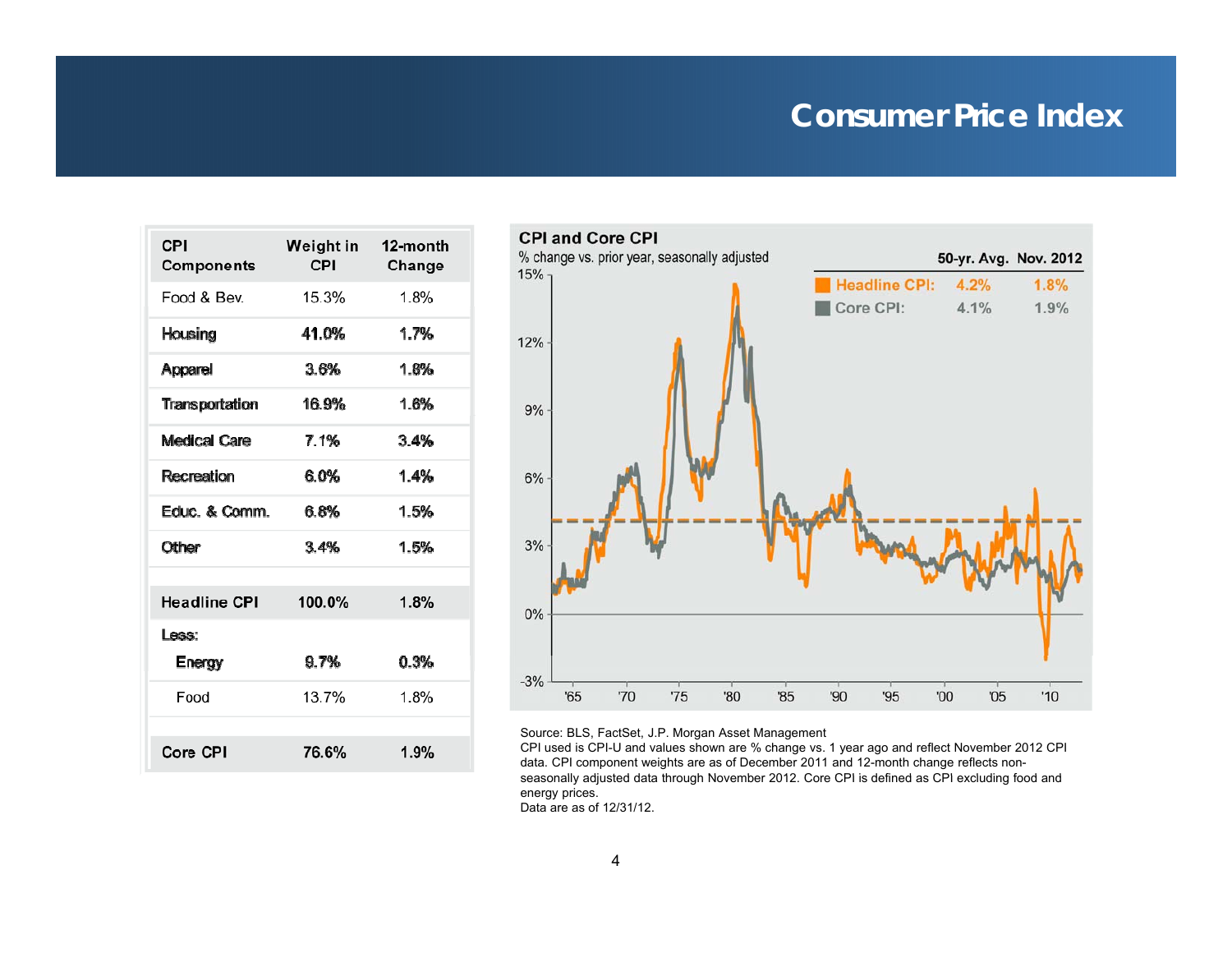## **Treasury Inflation Protected Securities - TIPS**

- ► U.S. Treasury issued TIPS since January 1997
- ► \$796 billion market value or 12% of US Treasuries as of June 30, 2012
- ► US Treasury adjusts TIPS' principal that
	- ●Increases with inflation or decreases with deflation
	- As measured by CPI (CPI-U) with a 3 month lag
- ► BarCap US Treasury Inflation Protected Securities Index
	- ● Barclays US Treasury Inflation Protected Securities Index
		- **33 bonds**
		- **Average maturity 9.18 years**
		- **Modified Duration 8.53 years**
		- $\blacksquare$  Has high interest rate risk, long duration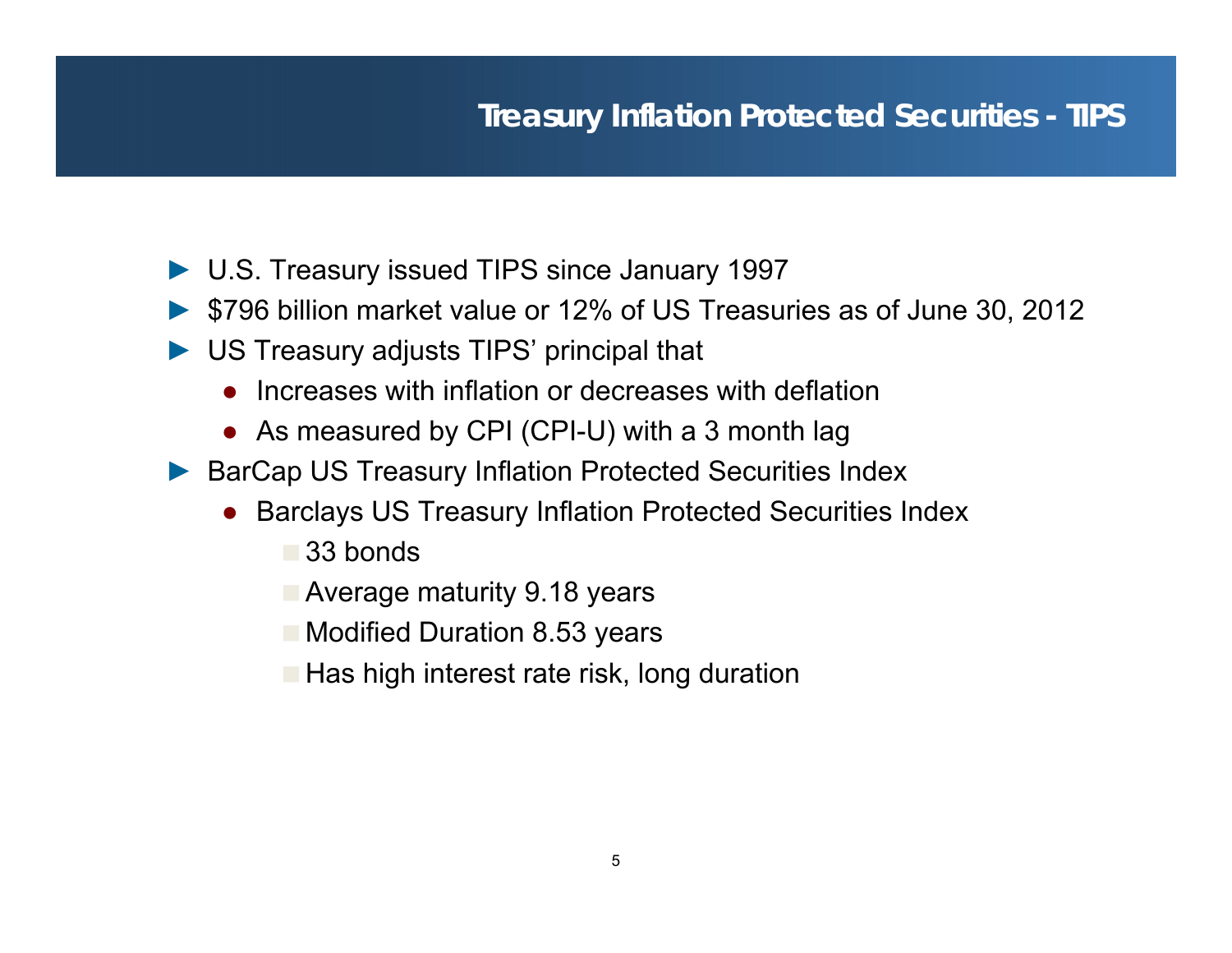### **Treasury Inflation Protected Securities - TIPS**

► Returns can be distorted during periods of flight to quality/safety – regardless of inflation

► Yields have been falling, are currently low with *negative* real yields

- The 5 year TIPS real yield of -1.08% as of June 30, 2012
- Have high interest rate risk (long duration)
- Current low and negative real yields and interest rate sensitivity
- Could have principal loss if real rates rise
- ► TIPS are sensitive to moves in *real* interest rates
	- Returns expected to be volatile if *real* rates rise
- $\blacktriangleright$  Some TIPS funds include
	- Corporate bonds, MBS, global bonds, currencies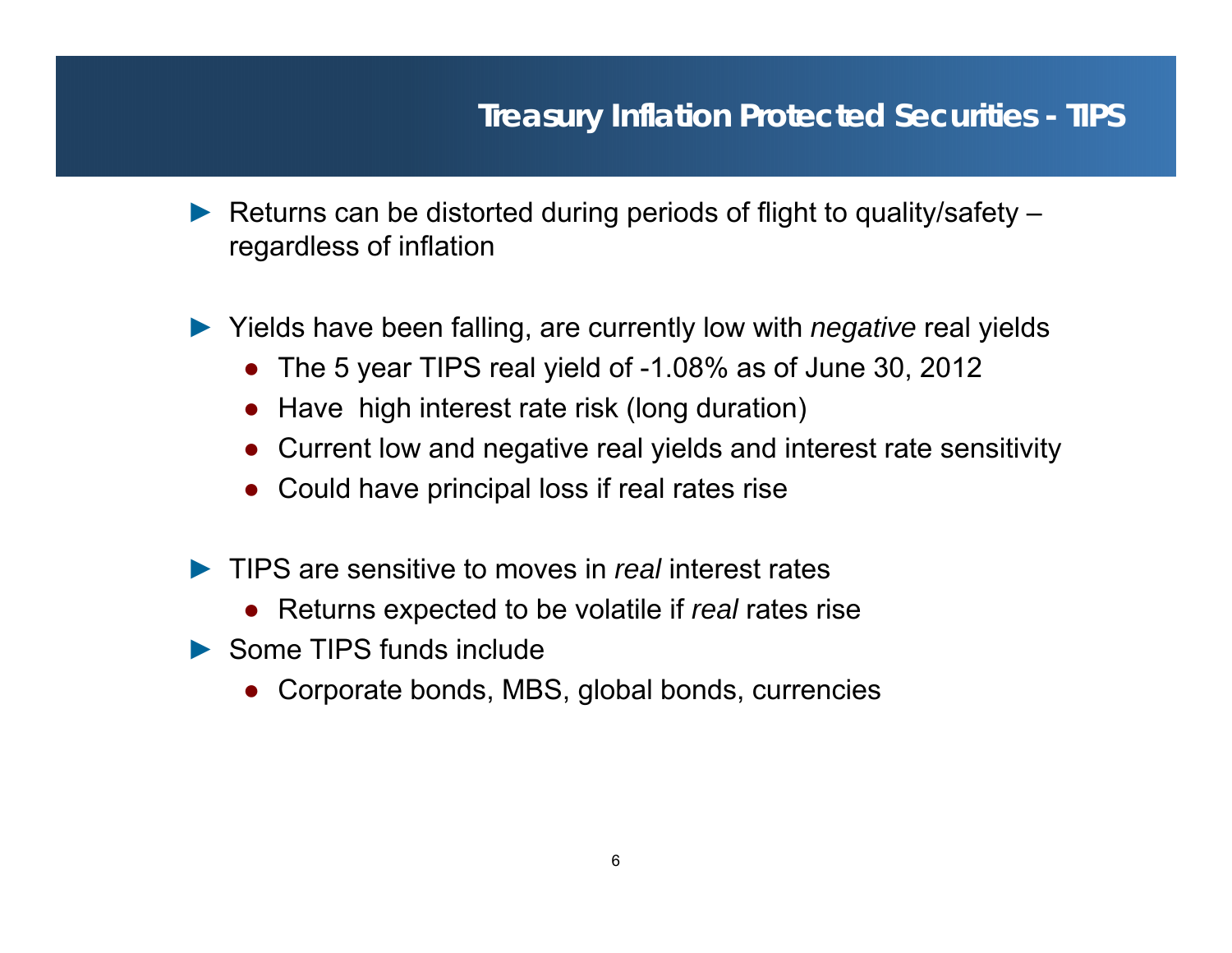### **Returns in Different Inflation Environments**  40 years

**High and Rising Inflation** Occurred 14 times since 1972 25% 20% 13% 15%  $7%$ 10% 5% 5%  $2%$  $0%$  $-5%$  $-10%$  $-15%$ **Bonds Equities** Cash Commodities

**Rising inflation scenarios** 



**Falling inflation scenarios** 



Cash

Commodities

Source: BLS Barclays Capital Robert ShillerFederal Reserve Strategas/Ibbotson Standard & Poor's Source: BLS, Barclays Capital, Robert Shiller, Federal Reserve, Strategas/Ibbotson, Standard & Poors .High or low inflation distinction is relative to median CPI-U inflation for the period 1971 to 2011. Rising or falling inflation distinction is relative to previous year CPI-U inflation rate. Bond returns are based on the Barclays U.S. Aggregate index since its inception in 1976 and a composite bond index prior to that. Equity returns based on S&P 500 price return and annual dividend yield (total return). Cash returns are based on the Barclays 1-3 Month T-Bill index since its inception in 1992 and 3-month T-Bill rates prior to that. Commodities returns based on S&P GSCI.For illustrative purposes only. Past performance is not indicative of comparable future returns. Data are as of 12/31/12 JP Morgan Asset Management

**Bonds** 

Equities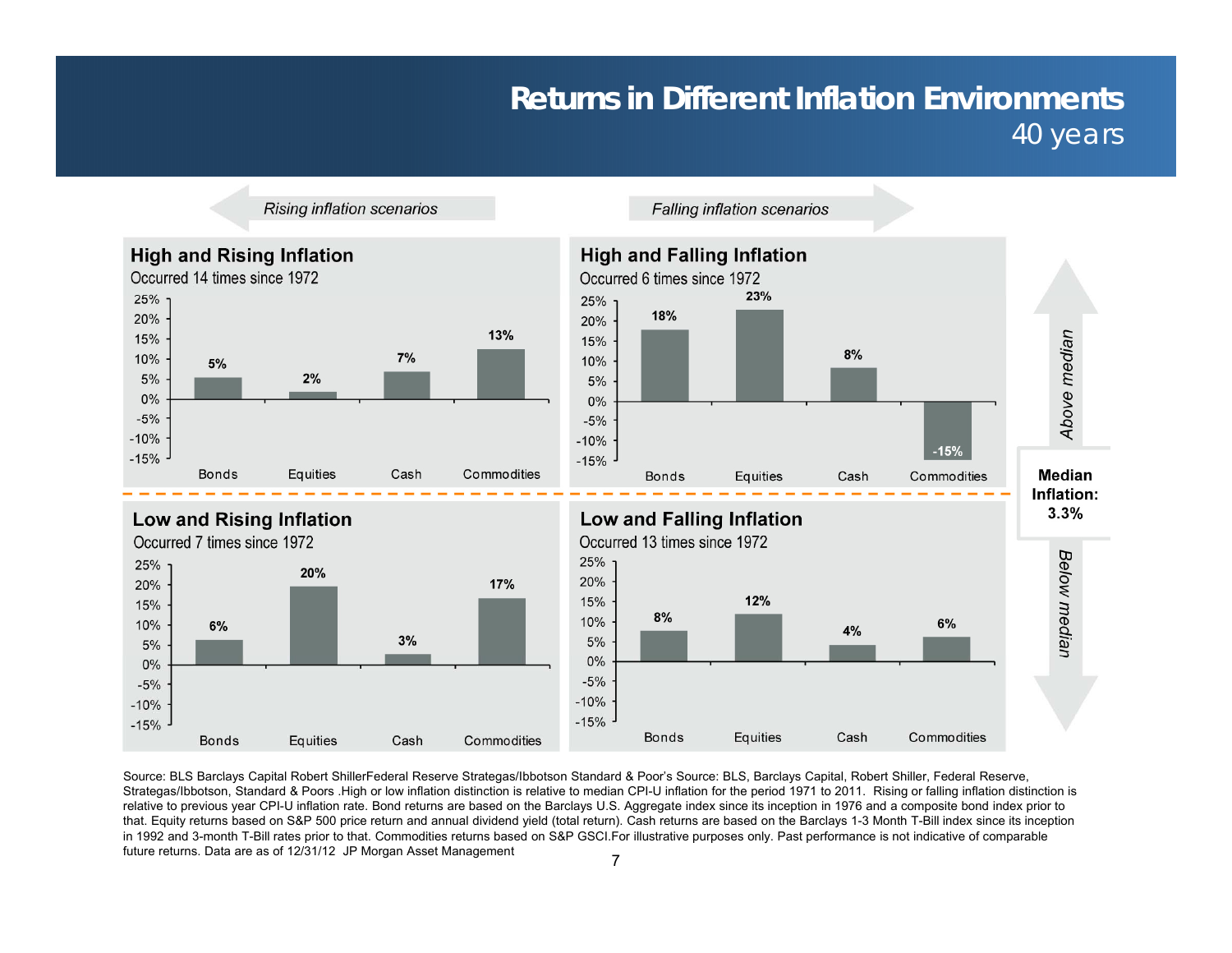### **Level and Direction of Inflation Matter**

- ► Inflationary Environments Affect Asset Classes Differently
	- ● Asset classes have historically performed in distinct manner depending on the level of inflation and the direction of inflation

|                                     |                           |                           | <b>Annualized Performance of Inflationary Period Monthly Returns</b> |                          |
|-------------------------------------|---------------------------|---------------------------|----------------------------------------------------------------------|--------------------------|
| <b>Inflation Environment</b>        | <b>U.S. Stocks</b>        | <b>Commodities</b>        | <b>International Fixed</b><br><b>Income</b>                          | <b>TIPS</b>              |
| <b>Moderate and Rising</b>          | 11.04%                    | 18.75%                    | 4.48%                                                                | 8.11%                    |
| # of Monthly<br><b>Observations</b> | 35                        | 35                        | 35                                                                   | 28                       |
| <b>High and Stable</b>              | $-9.05%$                  | 20.02%                    | 6.30%                                                                | 6.54%                    |
| # of Monthly<br><b>Observations</b> | 38                        | 38                        | 37                                                                   | 19                       |
| Low and Stable                      | 18.33%                    | 6.92%                     | 20.30%                                                               | 6.41%                    |
| # of Monthly<br><b>Observations</b> | 58                        | 58                        | 53                                                                   | 14                       |
| Date Ranges                         | 12/31/1980-<br>12/31/2011 | 12/31/1980-<br>12/31/2011 | 12/31/1984-<br>12/31/2011                                            | 2/28/1997-<br>12/31/2011 |

Source: Standard & Poor Index, Dow Jones-UBS Commodities Index, Barclays Capital Global Aggregate Index, Barclays Capital US TIPS Index ,Franklin Templeton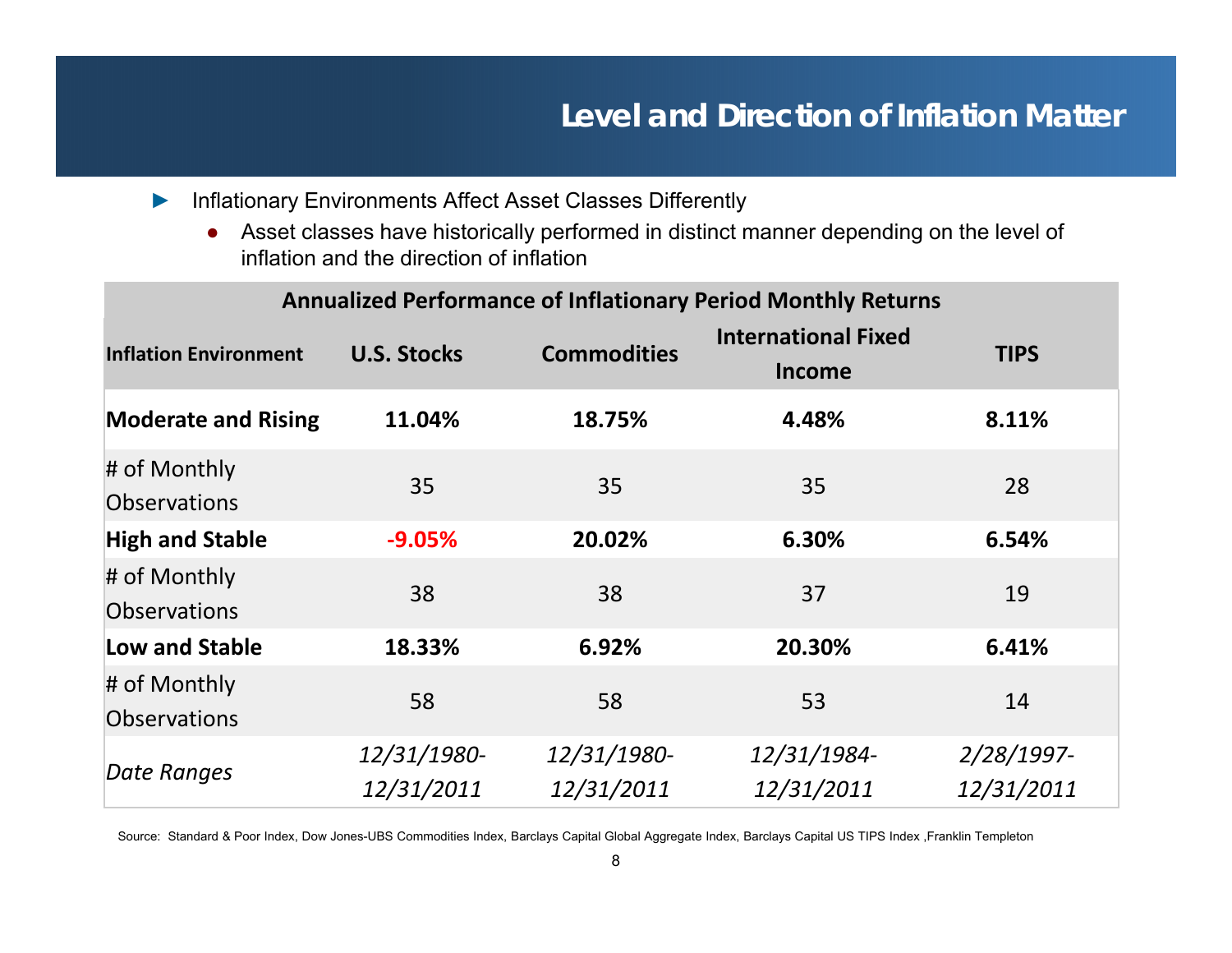### **Real Assets as Inflation Hedges**

### ► **Real Assets**

- Have intrinsic value, are consumable or used in production
- Are sensitive to macroeconomic trends and highly cyclical

### ► **Tangible Assets**

- Correlated to inflation, increase in value when inflation rises
- Have intrinsic value (consumable, used in production)
- Are physical assets

#### ►**Real Estate**

- $\bullet$ Commercial real estate, apartment buildings, offices, shopping malls
- Purchased through Real Estate Investment Trusts (REITs)
- REITs generally own physical structures, property or mortgages
- Value of investments driven by replacement cost
- *Real* value tends to increase when prices rise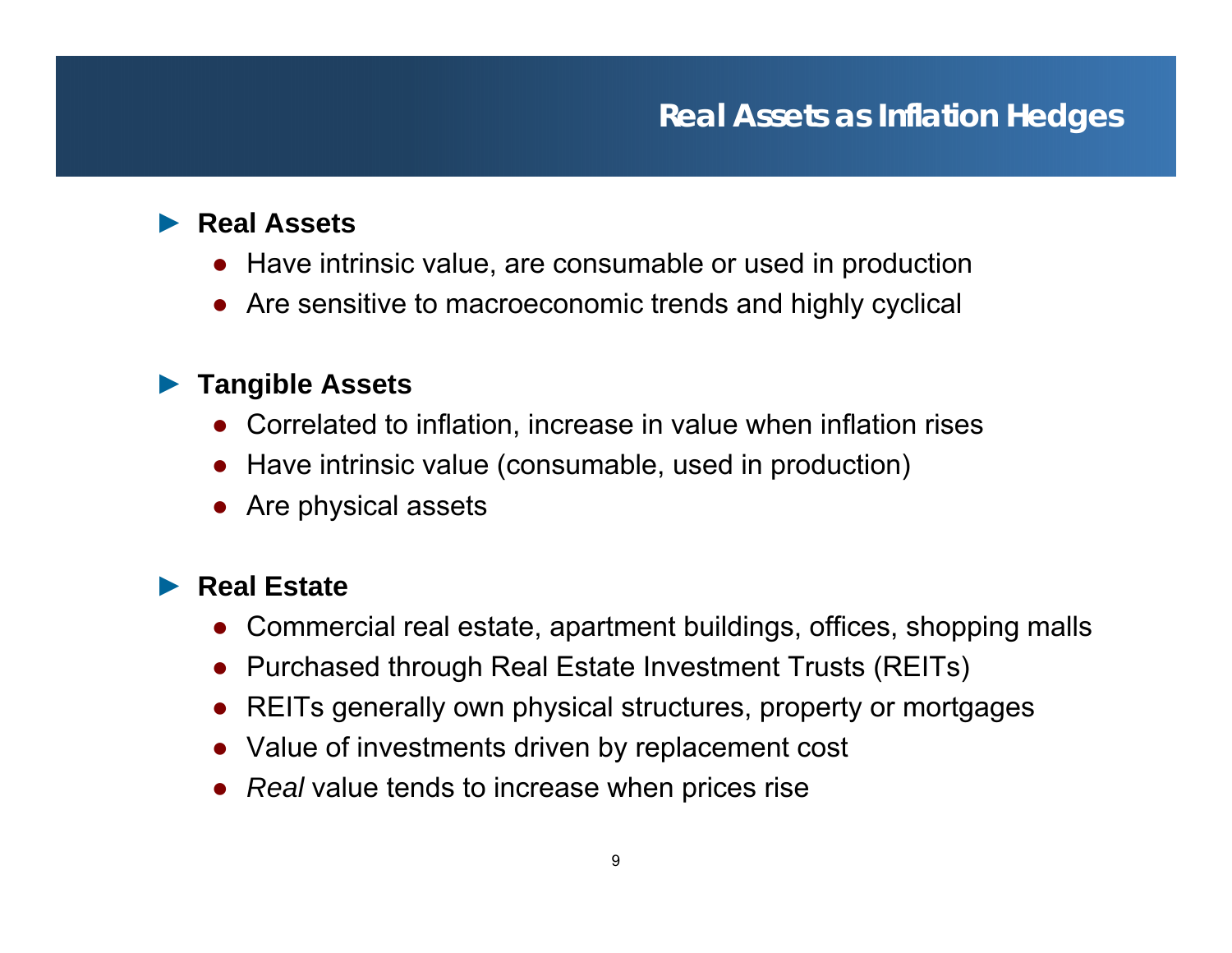#### ►**Commodities**

- $\bullet$  Energy, grains, metals, livestock, timber, agricultural or industrial basic materials
- Many goods included in the CPI and lead as inflation indicator
- Company stocks or derivatives
- Volatile spot prices, geopolitical risk, weather and natural disasters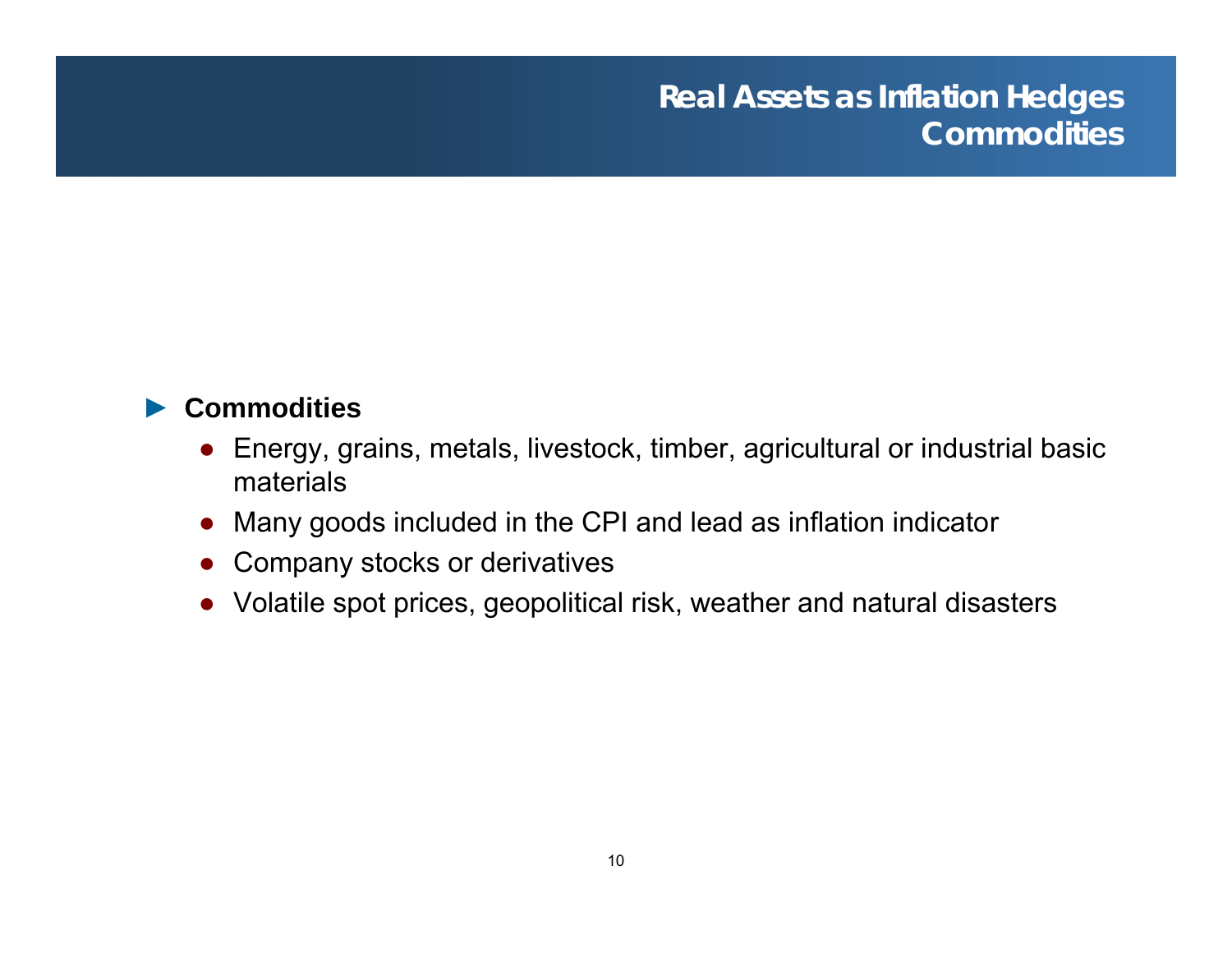### ► **Global Infrastructure**

- Stocks of companies located globally
- Are an oligopoly few or no competitors
- ● In countries based that privatize public assets and are expanding infrastructure projects
- Own and operate oil and gas pipelines, electricity transmission lines, water utilities, communications towers, seaports, toll roads, build bridges, transportation
- Assets and services used by consumers that will increase in value with global inflation
- ► Have steady demand, limited competition and inflation-linked pricing
	- ●Governed by contracts that inflation-linked
	- Provide current income and inflation protection
	- Available as private equity or publicly traded stocks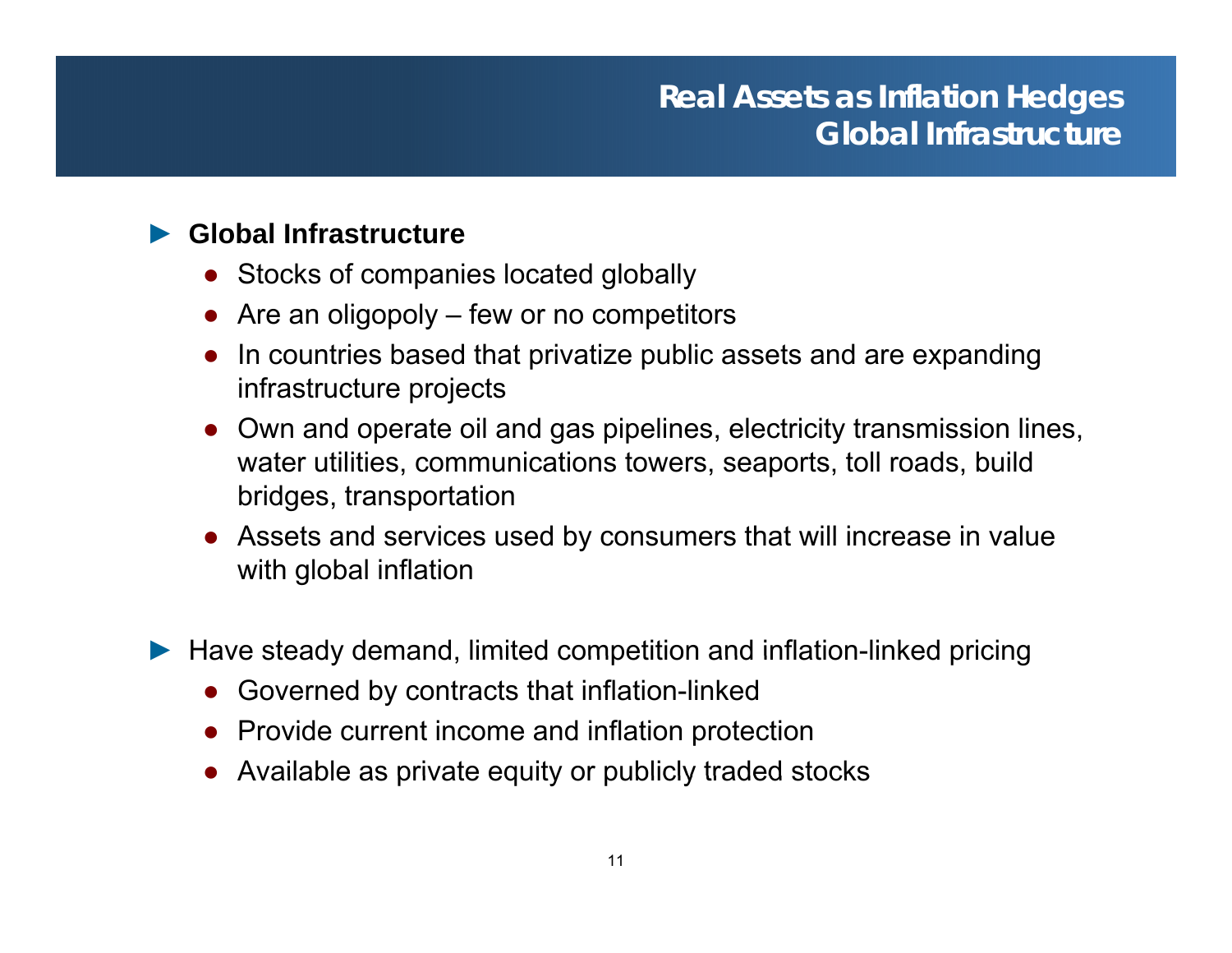## **Real Asset Correlations**

|                                  | US Bonds | <b>S&amp;P 500</b> | <b>Non-US</b><br><b>Stocks</b> | <b>Real</b><br><b>Estate</b> | <b>Commodity</b> | <b>Precious</b><br><b>Metals</b> | <b>TIPS</b> |
|----------------------------------|----------|--------------------|--------------------------------|------------------------------|------------------|----------------------------------|-------------|
| <b>US Bonds</b>                  | 1.00     | 0.17               | 0.27                           | 0.22                         | 0.11             | 0.41                             | 0.69        |
| <b>S&amp;P 500</b>               | 0.17     | 1.00               | 0.93                           | 0.84                         | 0.68             | 0.18                             | 0.38        |
| <b>Non-US</b><br><b>Stocks</b>   | 0.27     | 0.93               | 1.00                           | 0.79                         | 0.75             | 0.28                             | 0.43        |
| <b>Real Estate</b>               | 0.22     | 0.84               | 0.79                           | 1.00                         | 0.49             | 0.15                             | 0.32        |
| <b>Commodity</b>                 | 0.11     | 0.68               | 0.75                           | 0.49                         | 1.00             | 0.50                             | 0.44        |
| <b>Precious</b><br><b>Metals</b> | 0.41     | 0.18               | 0.28                           | 0.15                         | 0.50             | 1.00                             | 0.55        |
| <b>TIPS</b>                      | 0.69     | 0.38               | 0.43                           | 0.32                         | 0.44             | 0.55                             | 1.00        |

Source: SSgA, Barclays Capital US Aggregate Index, S&P 500 Index, FTSE All World ex US, FTSE NAREIT Real Estate 50, Dow Jones‐UBS Commodity Index, S&P GSCI Precious Metals Index, Barclays Capital Global Real: US TIPS. Data covers financial crisis from 4/2008‐11/2011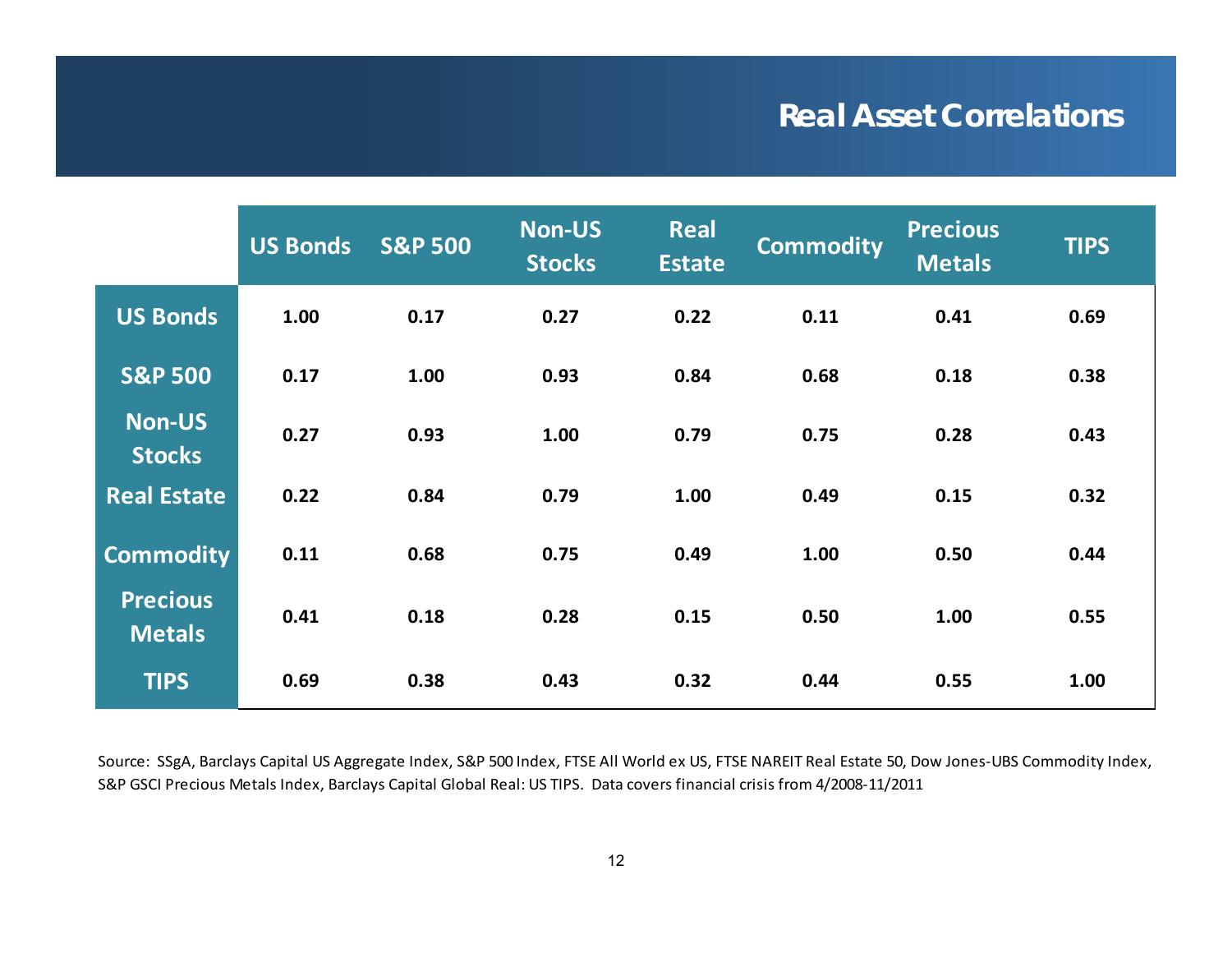# **Inflation Hedging in DC Plans**

- ► Ways to incorporate inflation protection in a DC plan
	- ●Risk-Based Asset Allocation Funds
	- Target Date Funds
	- ●• Single Strategy Stand-Alone Funds
	- Multi-Asset Class Stand Alone Funds
- ► $\blacktriangleright$  Plan sponsor's dilemma as a separate option
	- ●Communicating real asset funds to participants
	- Appropriate asset allocation and volatility profile
	- Potential for high concentration in one fund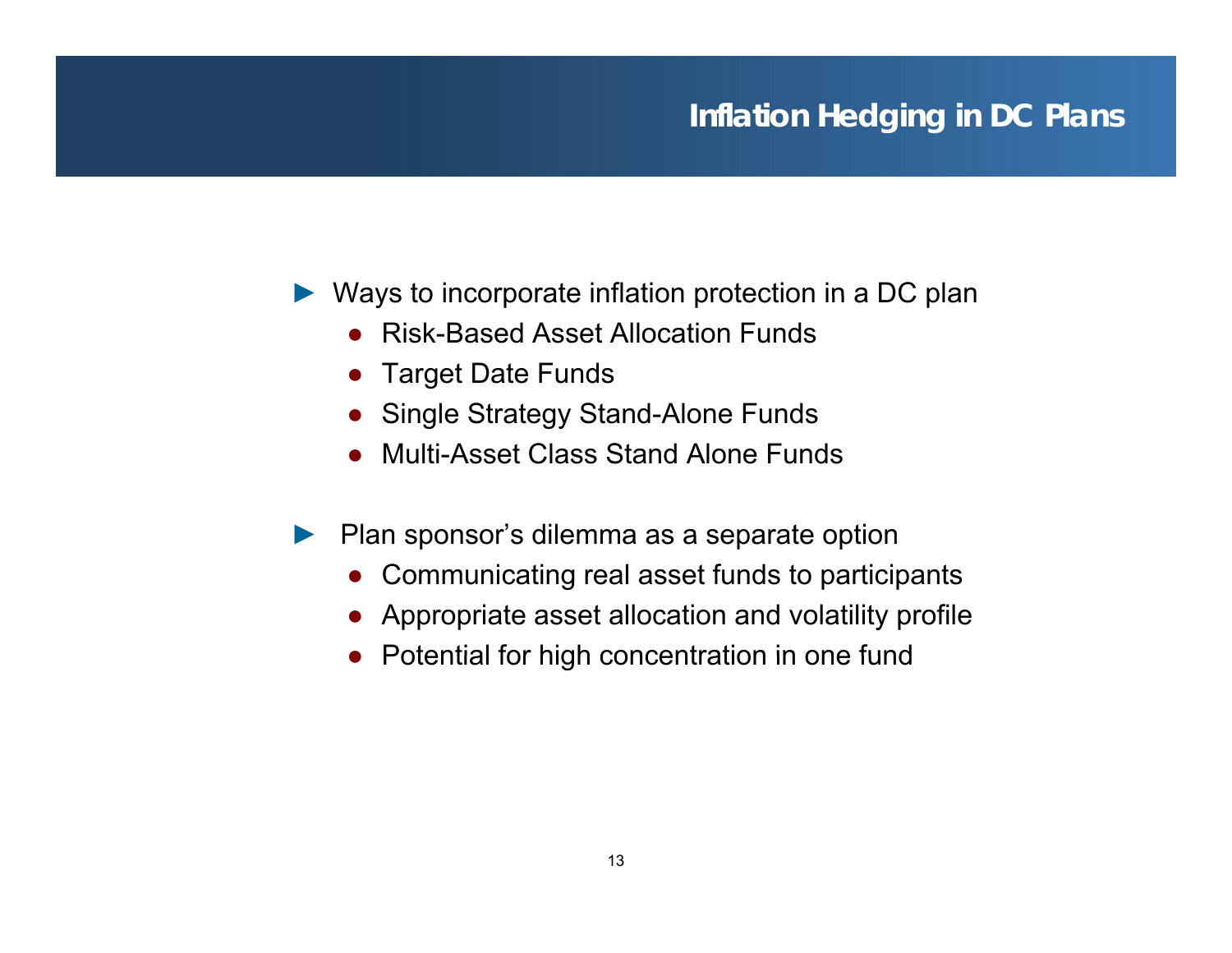# **Inflation Hedging in Target Date Funds**

|                         | <b>Market Average of Target Date Funds</b> |                      |  |
|-------------------------|--------------------------------------------|----------------------|--|
|                         | <b>40 Years to Retirement</b>              | <b>At Retirement</b> |  |
| Cash                    | 1.8                                        | 12.7                 |  |
| <b>Fixed Income</b>     |                                            |                      |  |
| Core                    | 3.9                                        | 34.3                 |  |
| Global                  | 0.8                                        | 0.2                  |  |
| <b>High Yield</b>       | 1.5                                        | 5.9                  |  |
| <b>Emerging Markets</b> | 0.6                                        | 0.1                  |  |
|                         |                                            |                      |  |
| <b>Equities</b>         |                                            |                      |  |
| US Large Cap            | 52.5                                       | 22.4                 |  |
| <b>US Small Cap</b>     | 9.9                                        | 3.6                  |  |
| Global                  | 18.9                                       | 7.9                  |  |
| <b>Emerging Markets</b> | 6.7                                        | 2.8                  |  |
|                         |                                            |                      |  |
| <b>Inflation Hedges</b> |                                            |                      |  |
| <b>TIPS</b>             | 0.4                                        | 5.1                  |  |
| Long TIPS               | 0.1                                        | 1.1                  |  |
| <b>Real Estate</b>      | 1.6                                        | 1.0                  |  |
| <b>Commodities</b>      | 1.3                                        | 0.8                  |  |

Source: MarketGlide. Data as of 6/30/2012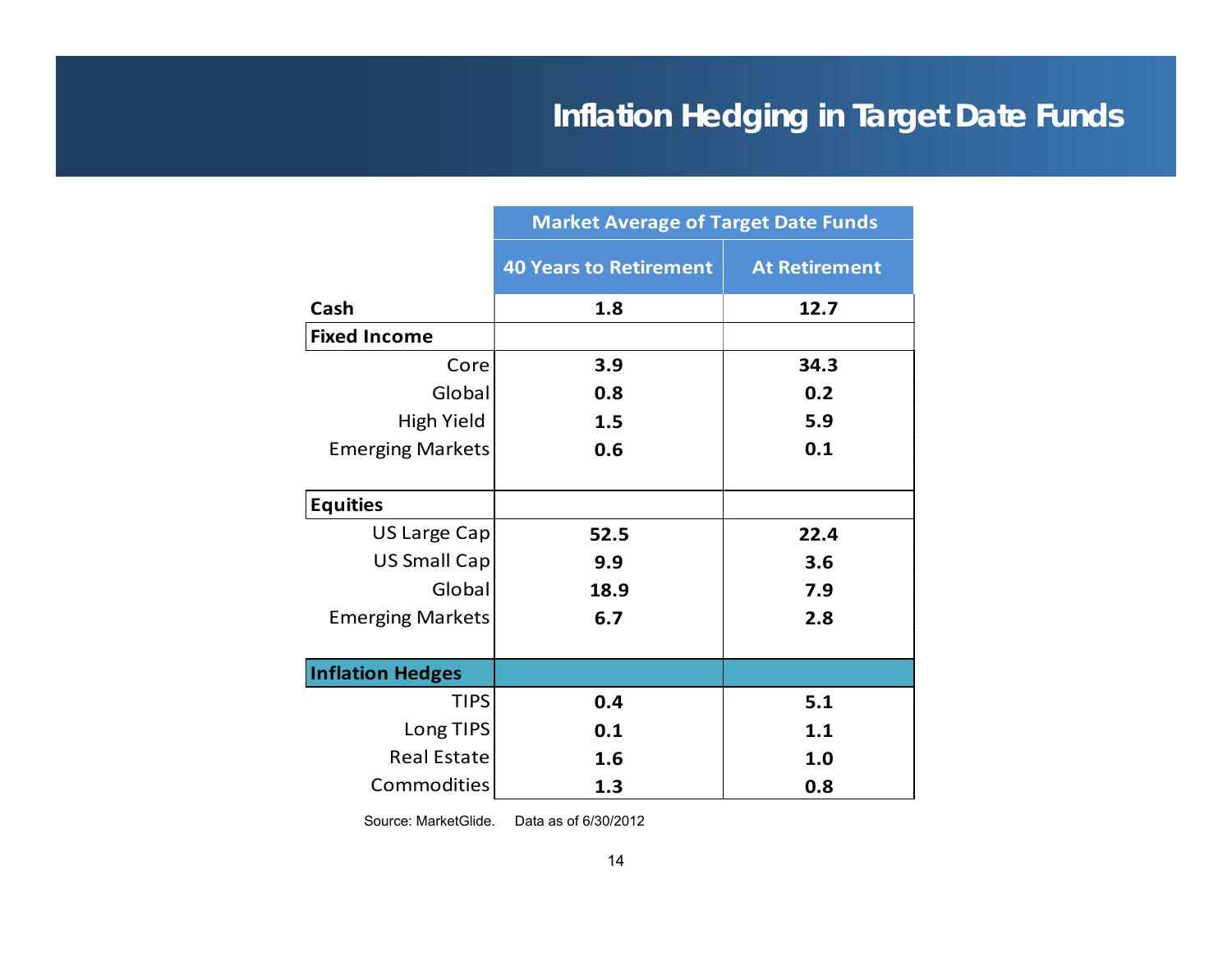# **Inflation Hedging in Target Date Funds**

|                         | <b>Target Date Fund A</b>     |                      | <b>Target Date Fund B</b>     |                      |  |
|-------------------------|-------------------------------|----------------------|-------------------------------|----------------------|--|
|                         | <b>40 Years to Retirement</b> | <b>At Retirement</b> | <b>40 Years to Retirement</b> | <b>At Retirement</b> |  |
| Cash                    | 0.1                           | 15.3                 | 2.3                           | 15.2                 |  |
| <b>Fixed Income</b>     |                               |                      |                               |                      |  |
| Core                    | 3.0                           | 32.8                 | 1.8                           | 19.8                 |  |
| Global                  | 0.0                           | 0.2                  | 0.0                           | 0.0                  |  |
| High Yield              | 6.2                           | 5.9                  | 3.3                           | 5.4                  |  |
| <b>Emerging Markets</b> | 0.0                           | 0.1                  | 4.6                           | 7.3                  |  |
| <b>Equities</b>         |                               |                      |                               |                      |  |
| <b>US Large Cap</b>     | 47.1                          | 19.4                 | 42.2                          | 18.4                 |  |
| <b>US Small Cap</b>     | 10.2                          | 4.6                  | 9.7                           | 3.4                  |  |
| Global                  | 16.4                          | 7.4                  | 20.2                          | 7.0                  |  |
| <b>Emerging Markets</b> | 4.1                           | 2.0                  | 12.1                          | 3.7                  |  |
| <b>Inflation Hedges</b> |                               |                      |                               |                      |  |
| <b>TIPS</b>             | 0.3                           | 7.1                  | 0.1                           | 16.0                 |  |
| Long TIPS               | 0.0                           | 0.0                  | 0.0                           | 0.4                  |  |
| <b>Real Estate</b>      | 0.4                           | 0.3                  | 3.7                           | 1.6                  |  |
| <b>Commodities</b>      | 12.1                          | 4.9                  | 0.0                           | 1.7                  |  |

Source: MarketGlide. Data as of 6/30/2012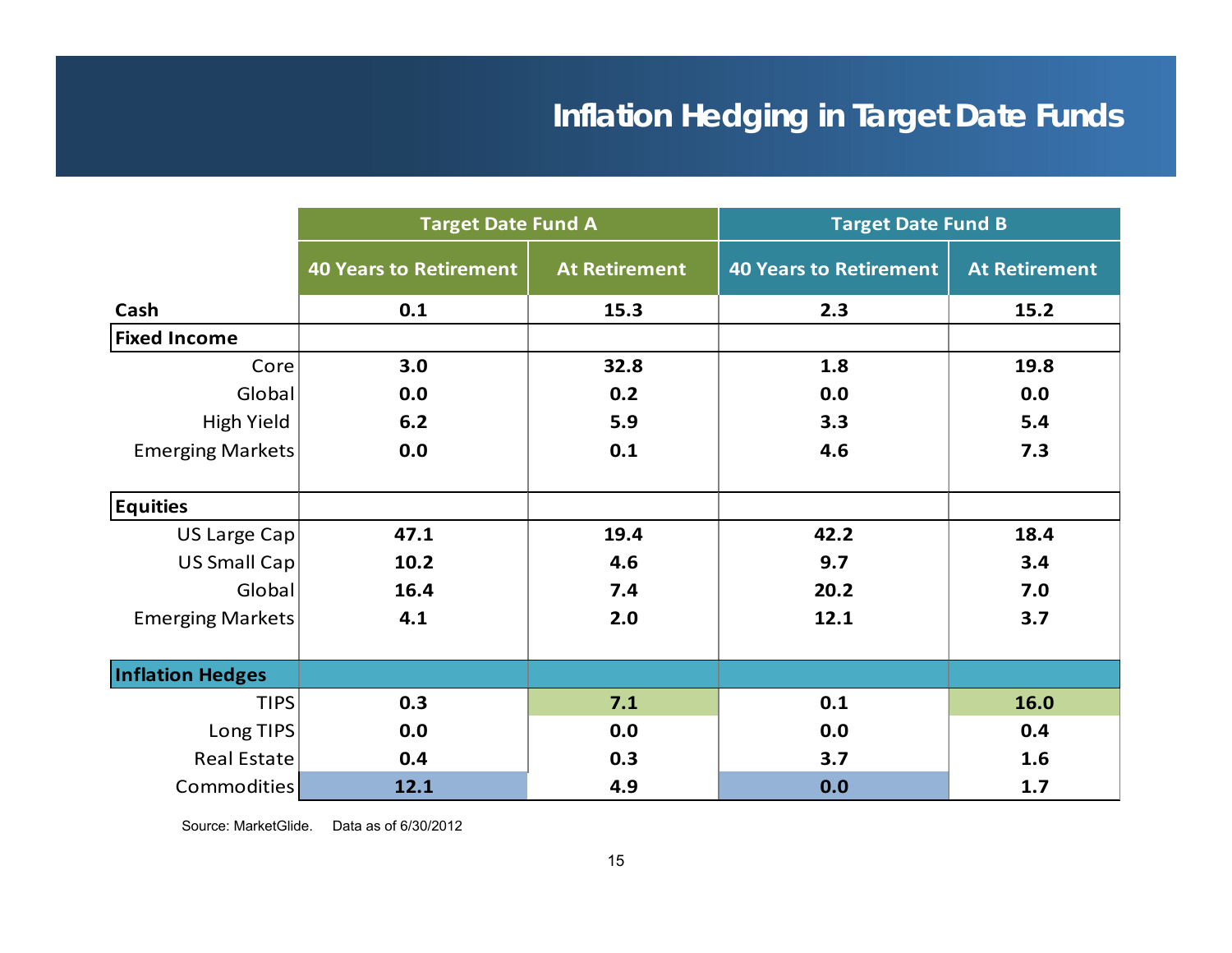# **Inflation Hedging Solutions Vary Broadly With Different Risks and Liquidity**

### ► US TIPS

- ►Global inflation-linked bonds
- ► Floating rate bank loans
- ► Currencies
- ► Global REITs
- ► Commodities
- ► Natural resources
- ► Global Infrastructure
- ► Commodity-oriented hedge funds
- ► Hedge fund of funds
- ► Direct investment in real estate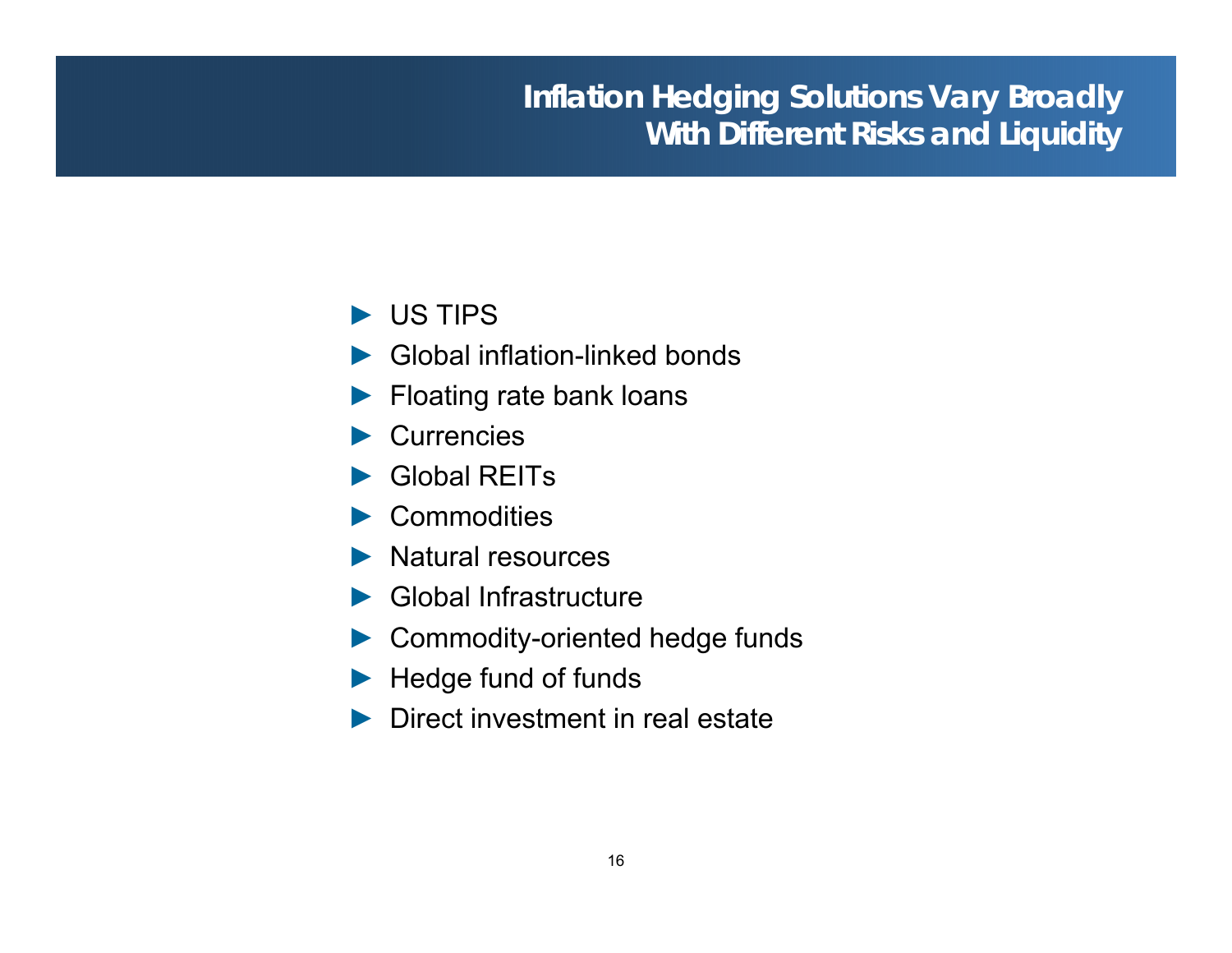**Objective:** Provide diversified exposure to a broad set of assets that will likely respond to different types of inflation.

|      | <b>Strategy A</b>                 | <b>Strategy B</b>                | <b>Strategy C</b>                               |  |
|------|-----------------------------------|----------------------------------|-------------------------------------------------|--|
| 100% |                                   |                                  |                                                 |  |
| 90%  | <b>Emerging Market Currencies</b> | <b>Currency Bonds</b>            | Cash                                            |  |
|      | <b>Gold and Precious Metals</b>   | <b>Gold and Precious Metals</b>  | <b>High Yield Floating Rate</b><br>Loans        |  |
| 80%  |                                   |                                  | <b>Global Infrastructure</b>                    |  |
| 70%  | <b>US REITS</b>                   | <b>Natural Resource Equities</b> | <b>Master Limited Partnerships</b>              |  |
| 60%  |                                   |                                  |                                                 |  |
|      | <b>Commodities</b>                |                                  | <b>Natural Resource Equities</b>                |  |
| 50%  |                                   |                                  |                                                 |  |
| 40%  |                                   | <b>Global Real Estate</b>        |                                                 |  |
| 30%  |                                   |                                  | <b>Global Real Estate</b><br><b>Commodities</b> |  |
|      |                                   |                                  |                                                 |  |
| 20%  | <b>TIPS</b>                       |                                  |                                                 |  |
| 10%  |                                   | <b>Commodities</b>               | <b>TIPS</b>                                     |  |
|      |                                   |                                  |                                                 |  |
| 0%   | Strategy A                        | Strategy B                       | Strategy C                                      |  |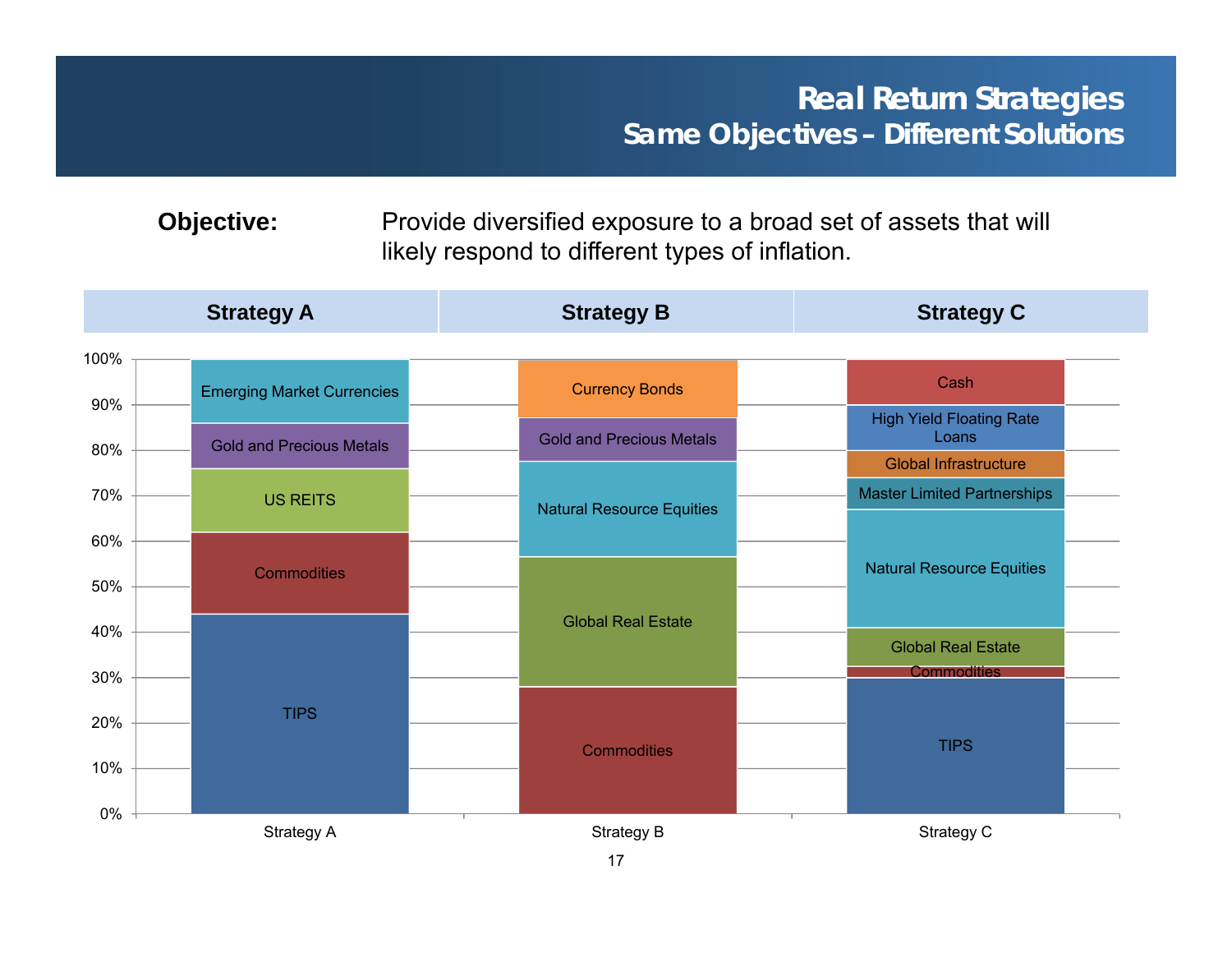- ►Inflation pressures are already a problem in much of the world
- ▶ An allocation to inflation protected strategies
	- ●Protect portfolio values over long inflationary cycles
	- Provide diversification with lower correlation to other assets
- ► CPI does not capture all aspects of inflation
- ►Real assets can fill the gap but entail trade-offs
	- ●Benefit from rising prices and may protect purchasing power
	- Real estate and commodities prices begin to rise before CPI increases
- ► Real asset solutions have the same objective but vary dramatically
	- ●Liquidity, complexity, volatility, structure and transparency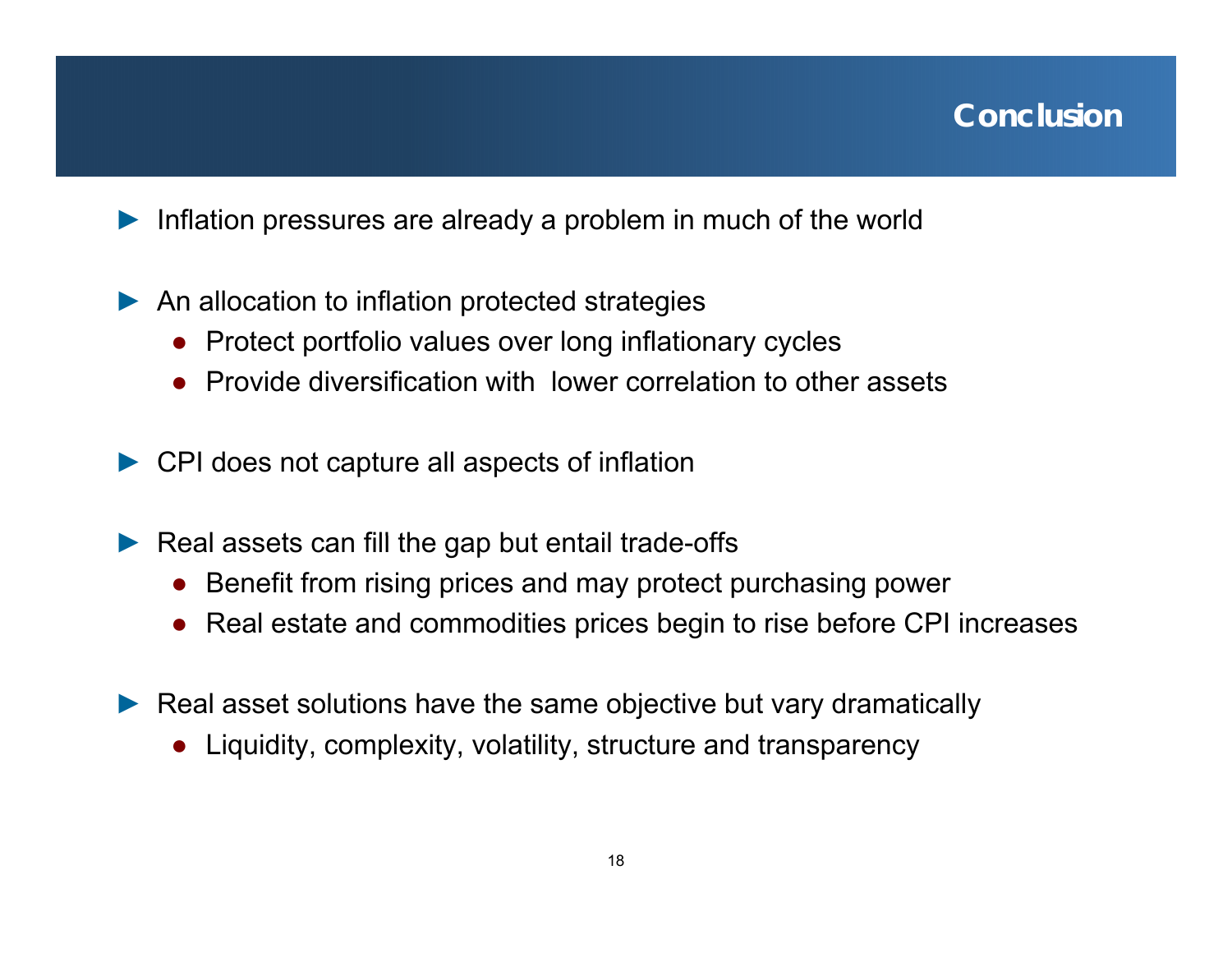# **Inflation Protection: It s Not Just About TIPs 's Q & A**

NAVA 1

**Linda Ruiz -Zaiko** Linda Ruiz-Zaiko<br>Bridgebay **Retirement Plan Consultants www.bridgebay.com 925-743-0200**0 and 1987 **DCPlans@bridgebay.com**